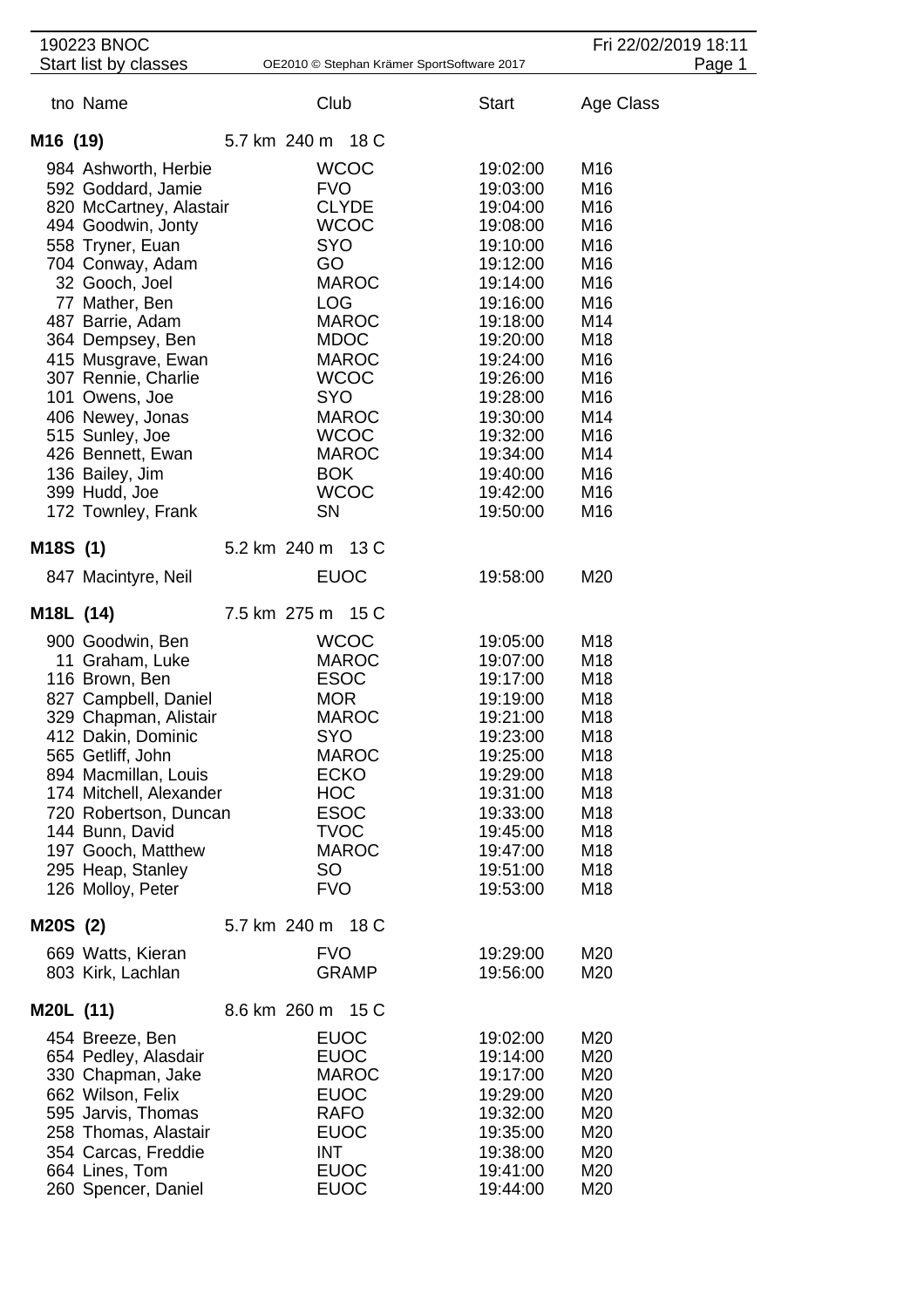|           | 190223 BNOC                                             |                                            | Fri 22/02/2019 18:11 |                      |            |  |
|-----------|---------------------------------------------------------|--------------------------------------------|----------------------|----------------------|------------|--|
|           | Start list by classes                                   | OE2010 © Stephan Krämer SportSoftware 2017 |                      | Page 2               |            |  |
|           | tno Name                                                | Club                                       |                      | <b>Start</b>         | Age Class  |  |
| M20L (11) |                                                         | 8.6 km 260 m 15 C                          |                      | (cont.)              |            |  |
|           | 288 Todd, Finlay                                        | <b>INVOC</b>                               |                      | 19:47:00             | M20        |  |
|           | 571 Wright, Joseph                                      | <b>EUOC</b>                                |                      | 19:50:00             | M20        |  |
| M21L (21) |                                                         | 10.9 km 360 m 25 C                         |                      |                      |            |  |
|           | 252 Dudley, Joshua                                      |                                            | <b>MAROC</b>         | 19:00:00             | M21        |  |
|           | 533 Llewellyn, Andrew<br>458 Nordvall Forsberg, Fredrik | <b>FVO</b><br><b>STAG</b>                  |                      | 19:03:00<br>19:06:00 | M21<br>M21 |  |
|           | 368 Purkis, Richard                                     | <b>ESOC</b>                                |                      | 19:09:00             | M21        |  |
|           | 619 Saltums, Arnis                                      | <b>STAG</b>                                |                      | 19:12:00             | M21        |  |
|           | 481 Taunton, Joe                                        | <b>NOC</b>                                 |                      | 19:15:00             | M21        |  |
|           | 641 Masson, Alistair<br>760 Gomersall, Tim              | <b>EUOC</b>                                | <b>GRAMP</b>         | 19:18:00<br>19:21:00 | M21<br>M21 |  |
|           | 638 Wilson, Thomas                                      | <b>EUOC</b>                                |                      | 19:24:00             | M21        |  |
|           | 55 Barrable, Nick                                       | <b>SYO</b>                                 |                      | 19:27:00             | M45        |  |
|           | 748 Gristwood, Graham                                   | <b>FVO</b>                                 |                      | 19:30:00             | M35        |  |
|           | 718 Robinson, Richard                                   | <b>NOC</b>                                 |                      | 19:33:00             | M35        |  |
|           | 327 Haines, Hector<br>657 McLeod, Calum                 | IND<br><b>EUOC</b>                         |                      | 19:36:00<br>19:39:00 | M21<br>M21 |  |
|           | 167 Bray, Peter                                         | <b>SN</b>                                  |                      | 19:42:00             | M21        |  |
|           | 891 Carcas, Alex                                        | <b>EUOC</b>                                |                      | 19:45:00             | M21        |  |
|           | 476 Chepelin, Oleg                                      | <b>INT</b>                                 |                      | 19:48:00             | M21        |  |
|           | 626 Lindsay, Andrew                                     | <b>EUOC</b>                                |                      | 19:51:00             | M21        |  |
|           | 464 Nixon, Mark<br>292 Embrey, lain                     | <b>FVO</b><br><b>SROC</b>                  |                      | 19:54:00<br>19:57:00 | M35<br>M21 |  |
|           | 628 Morgan, Tim                                         | <b>EUOC</b>                                |                      | 20:00:00             | M21        |  |
| M21S (5)  |                                                         | 7.5 km 275 m 15 C                          |                      |                      |            |  |
|           | 526 Bolton, Ryan                                        | <b>IND</b>                                 |                      | 19:03:00             | M21        |  |
|           | 7 Lines, Alexander                                      | SO                                         |                      | 19:27:00             | M21        |  |
|           | 419 Tyler, Callum                                       | <b>ESOC</b>                                | <b>MAROC</b>         | 19:35:00             | M21        |  |
|           | 911 Young, Martin<br>652 Stanwix, Michael               | <b>EUOC</b>                                |                      | 19:39:00<br>19:55:00 | M21<br>M21 |  |
| M35L (3)  |                                                         | 8.6 km 260 m 15 C                          |                      |                      |            |  |
|           | 699 Campbell, Kari                                      | <b>AROS</b>                                |                      | 19:05:00             | M35        |  |
|           | 67 Grassie, Duncan                                      | <b>AROS</b>                                |                      | 19:11:00             | M35        |  |
|           | 905 Pitcher, Andrew                                     | <b>DFOK</b>                                |                      | 19:20:00             | M55        |  |
| M40L (3)  |                                                         | 8.6 km 260 m 15 C                          |                      |                      |            |  |
|           | 256 Hensman, Will                                       | <b>FVO</b>                                 |                      | 19:08:00             | M40        |  |
|           | 889 Urquhart, Gordon                                    |                                            | <b>GRAMP</b>         | 19:23:00             | M40        |  |
|           | 537 Mather, Paul                                        |                                            | <b>MAROC</b>         | 19:53:00             | M40        |  |
| M40S (1)  |                                                         | 5.7 km 240 m 18 C                          |                      |                      |            |  |
|           | 6 Esson, David                                          |                                            | <b>GRAMP</b>         | 19:00:00             | M40        |  |
| M45L (17) |                                                         | 7.3 km 275 m 15 C                          |                      |                      |            |  |
|           | 450 Breeze, Steven                                      |                                            | <b>WCOC</b>          | 19:04:00             | M45        |  |
|           | 387 Connor, Brad<br>150 Barrett, Richard                | <b>FVO</b><br><b>BAOC</b>                  |                      | 19:06:00<br>19:07:00 | M45<br>M45 |  |
|           | 560 Tryner, Peter                                       | <b>SYO</b>                                 |                      | 19:09:00             | M45        |  |
|           | 837 Nicolson, William                                   | <b>INVOC</b>                               |                      | 19:17:00             | M45        |  |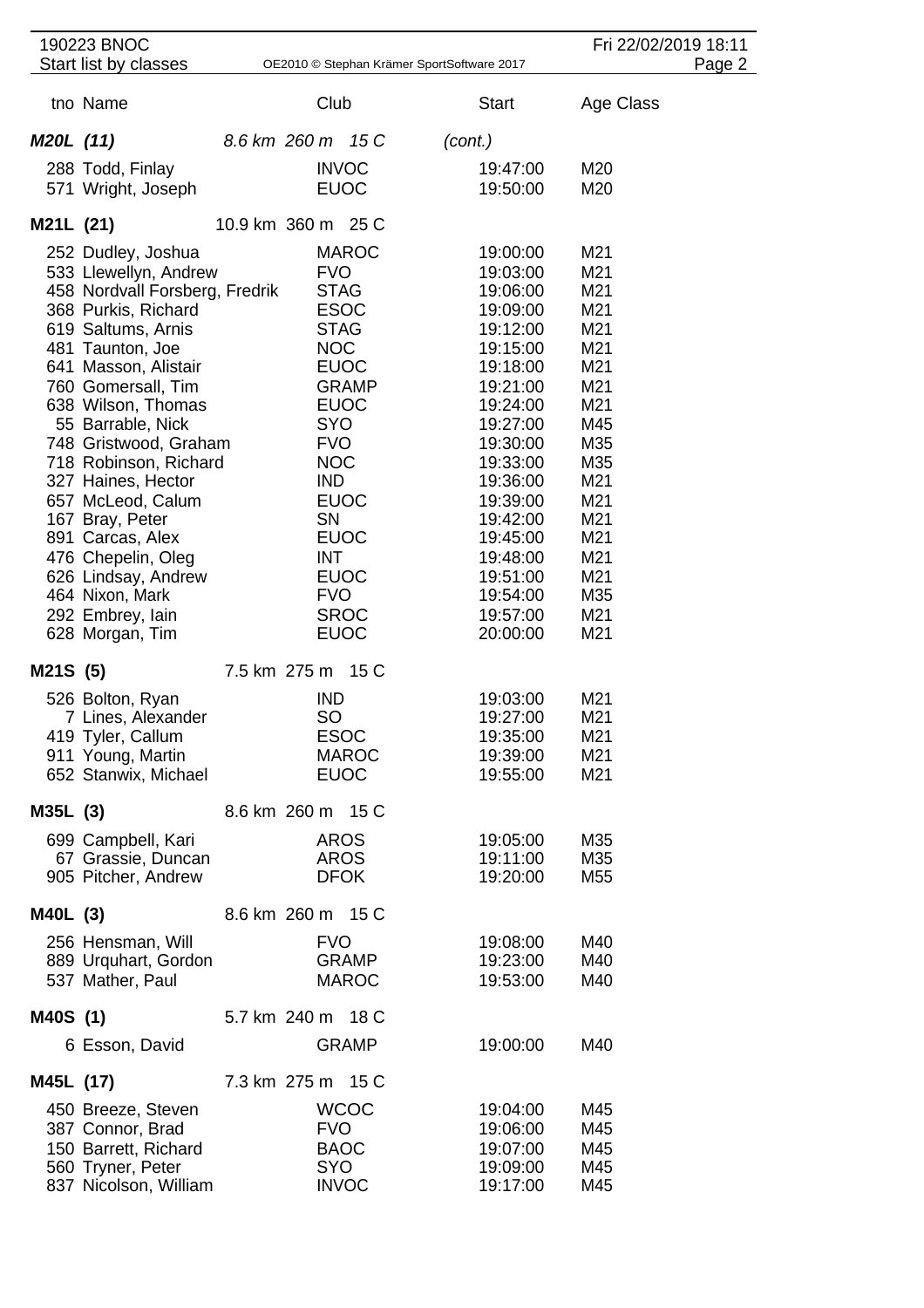|           | 190223 BNOC                                                                                                                                                                                                                                                                                                                                                                                                            |                   |                                                                                                                                                                                                              |                                                                              |                                                                                                                                                                                                                                              |                                                                                                                                                                                                                                                                  | Fri 22/02/2019 18:11 |        |
|-----------|------------------------------------------------------------------------------------------------------------------------------------------------------------------------------------------------------------------------------------------------------------------------------------------------------------------------------------------------------------------------------------------------------------------------|-------------------|--------------------------------------------------------------------------------------------------------------------------------------------------------------------------------------------------------------|------------------------------------------------------------------------------|----------------------------------------------------------------------------------------------------------------------------------------------------------------------------------------------------------------------------------------------|------------------------------------------------------------------------------------------------------------------------------------------------------------------------------------------------------------------------------------------------------------------|----------------------|--------|
|           | Start list by classes                                                                                                                                                                                                                                                                                                                                                                                                  |                   |                                                                                                                                                                                                              |                                                                              | OE2010 © Stephan Krämer SportSoftware 2017                                                                                                                                                                                                   |                                                                                                                                                                                                                                                                  |                      | Page 3 |
|           | tno Name                                                                                                                                                                                                                                                                                                                                                                                                               |                   | Club                                                                                                                                                                                                         |                                                                              | <b>Start</b>                                                                                                                                                                                                                                 |                                                                                                                                                                                                                                                                  | Age Class            |        |
| M45L (17) |                                                                                                                                                                                                                                                                                                                                                                                                                        | 7.3 km 275 m 15 C |                                                                                                                                                                                                              |                                                                              | (cont.)                                                                                                                                                                                                                                      |                                                                                                                                                                                                                                                                  |                      |        |
|           | 545 Godfree, David<br>79 Mather, John<br>594 Goddard, Roger<br>339 Dunlop, Alastair<br>303 Purves, Fraser<br>312 Rennie, Jamie<br>389 Richards, Caspian<br>23 Bailey, Scott<br>297 Heap, Will<br>733 O'Hara, Peter<br>36 Gooch, Daniel<br>165 Inman, Jason                                                                                                                                                             |                   | <b>FVO</b><br><b>LOG</b><br><b>FVO</b><br><b>CLYDE</b><br><b>FVO</b><br><b>INT</b><br><b>BOK</b><br><b>SO</b><br><b>ESOC</b><br><b>FVO</b>                                                                   | <b>WCOC</b><br><b>MAROC</b>                                                  | 19:19:00<br>19:24:00<br>19:25:00<br>19:28:00<br>19:40:00<br>19:41:00<br>19:45:00<br>19:46:00<br>19:49:00<br>19:53:00<br>19:56:00<br>20:00:00                                                                                                 | M45<br>M45<br>M45<br>M45<br>M45<br>M45<br>M45<br>M45<br>M45<br>M45<br>M45<br>M45                                                                                                                                                                                 |                      |        |
| M45S (2)  |                                                                                                                                                                                                                                                                                                                                                                                                                        | 5.2 km 240 m 13 C |                                                                                                                                                                                                              |                                                                              |                                                                                                                                                                                                                                              |                                                                                                                                                                                                                                                                  |                      |        |
|           | 599 Chapman, Paul<br>949 McKendrick, Scott                                                                                                                                                                                                                                                                                                                                                                             |                   | <b>STAG</b>                                                                                                                                                                                                  | <b>MAROC</b>                                                                 | 19:02:00<br>19:09:00                                                                                                                                                                                                                         | M45<br>M45                                                                                                                                                                                                                                                       |                      |        |
| M50L (20) |                                                                                                                                                                                                                                                                                                                                                                                                                        | 7.3 km 275 m 15 C |                                                                                                                                                                                                              |                                                                              |                                                                                                                                                                                                                                              |                                                                                                                                                                                                                                                                  |                      |        |
|           | 397 Harris, Duncan<br>951 McKendrick, John<br>69 McRoyall, Andrew<br>178 Stansfield, Ben<br>15 Webster, Mark<br>238 Cross, Jon<br>573 Eades, David<br>544 Emeleus, John<br>956 Graham, Stuart<br>923 Kirk, David<br>468 Laird, James<br>8 Lines, Robert<br>104 Owens, Nigel<br>273 Irving, Alan<br>157 Keith, Alec<br>26 Powell, Ifor<br>21 Ward, Martin<br>285 Wilson, Steve<br>775 Lilley, Ross<br>429 Bennett, Alan |                   | <b>DEE</b><br><b>STAG</b><br><b>IND</b><br><b>FVO</b><br><b>NOC</b><br><b>FVO</b><br><b>INT</b><br><b>KFO</b><br><b>INVOC</b><br>SO<br><b>SYO</b><br><b>INVOC</b><br><b>BOK</b><br><b>SYO</b><br><b>ECKO</b> | <b>SOLWAY</b><br><b>GRAMP</b><br><b>WCOC</b><br><b>CLYDE</b><br><b>MAROC</b> | 19:10:00<br>19:13:00<br>19:14:00<br>19:18:00<br>19:20:00<br>19:27:00<br>19:30:00<br>19:31:00<br>19:33:00<br>19:34:00<br>19:35:00<br>19:36:00<br>19:39:00<br>19:44:00<br>19:50:00<br>19:54:00<br>19:55:00<br>19:57:00<br>19:58:00<br>19:59:00 | M50<br>M <sub>50</sub><br>M50<br>M <sub>50</sub><br>M <sub>50</sub><br>M <sub>50</sub><br>M <sub>50</sub><br>M <sub>50</sub><br>M <sub>50</sub><br>M <sub>50</sub><br>M <sub>50</sub><br>M50<br>M50<br>M50<br>M <sub>55</sub><br>M50<br>M50<br>M50<br>M50<br>M50 |                      |        |
| M50S (8)  |                                                                                                                                                                                                                                                                                                                                                                                                                        | 5.2 km 240 m 13 C |                                                                                                                                                                                                              |                                                                              |                                                                                                                                                                                                                                              |                                                                                                                                                                                                                                                                  |                      |        |
|           | 147 Huthwaite, Chris<br>155 McGregor, Roy<br>72 Reynolds, Scott<br>374 Wood, Mark<br>485 Barrie, Donald<br>858 Hartman, Ben<br>356 Carcas, Max<br>826 McMurtrie, Andrew                                                                                                                                                                                                                                                |                   | <b>SROC</b><br><b>ESOC</b><br>INT<br><b>INT</b>                                                                                                                                                              | <b>SARUM</b><br><b>MAROC</b><br><b>MAROC</b><br><b>MAROC</b>                 | 19:06:00<br>19:08:00<br>19:12:00<br>19:17:00<br>19:18:00<br>19:31:00<br>19:46:00<br>19:59:00                                                                                                                                                 | M50<br>M50<br>M50<br>M50<br>M50<br>M50<br>M50<br>M50                                                                                                                                                                                                             |                      |        |
| M55L (18) |                                                                                                                                                                                                                                                                                                                                                                                                                        | 5.6 km 235 m 15 C |                                                                                                                                                                                                              |                                                                              |                                                                                                                                                                                                                                              |                                                                                                                                                                                                                                                                  |                      |        |
|           | 447 Caban, Paul<br>268 Hamilton, Ian<br>769 Keyes, Stephen                                                                                                                                                                                                                                                                                                                                                             |                   | <b>INT</b><br><b>SN</b>                                                                                                                                                                                      | <b>GRAMP</b>                                                                 | 19:01:00<br>19:07:00<br>19:11:00                                                                                                                                                                                                             | M55<br>M <sub>55</sub><br>M55                                                                                                                                                                                                                                    |                      |        |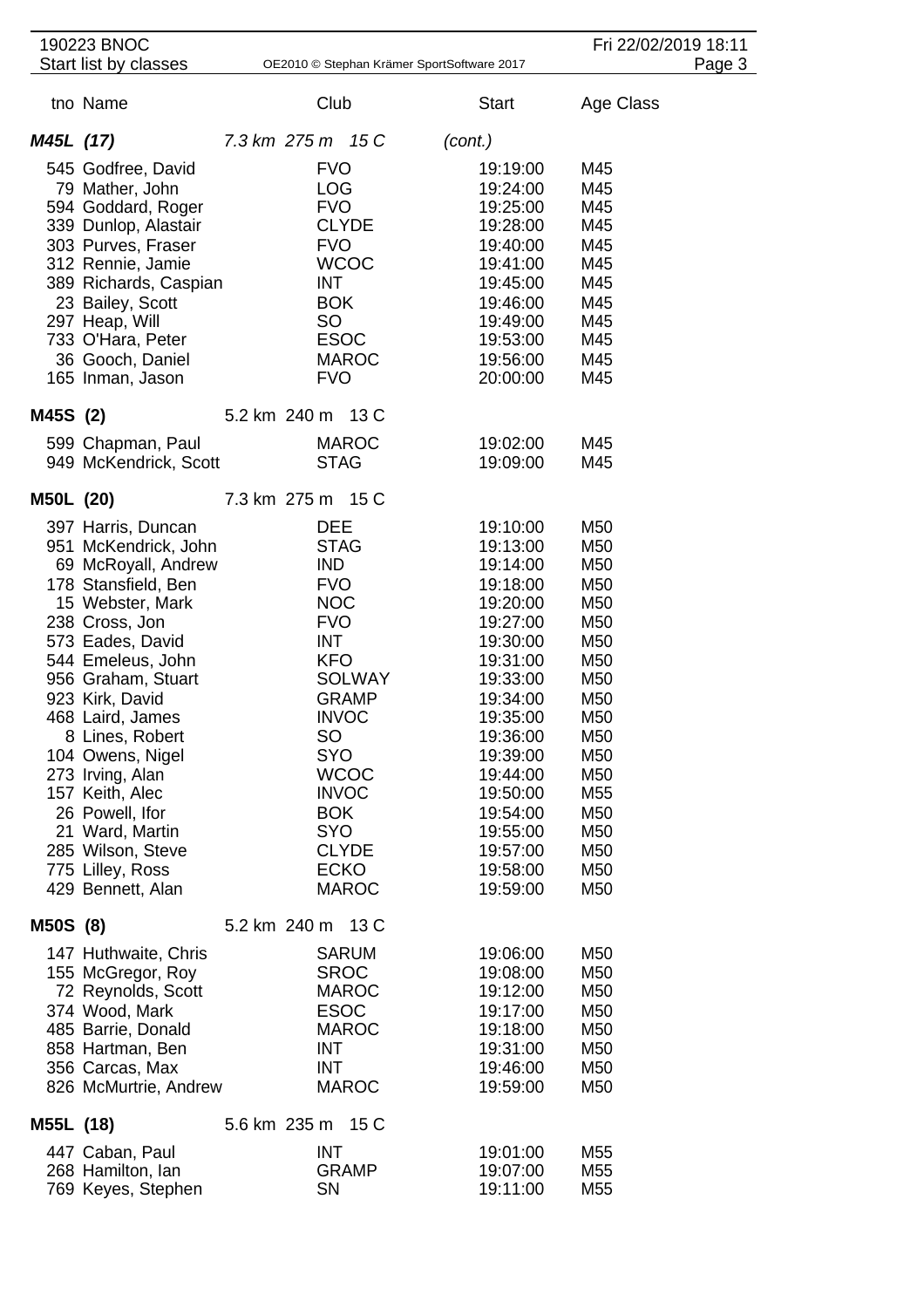|           | 190223 BNOC<br>Start list by classes                                                                                                                                                                                                                                                                                               | OE2010 © Stephan Krämer SportSoftware 2017                                                                                                |                                                                             | Fri 22/02/2019 18:11                                                                                                                                                             |                                                                                                                                                                                                                                                                               |  |
|-----------|------------------------------------------------------------------------------------------------------------------------------------------------------------------------------------------------------------------------------------------------------------------------------------------------------------------------------------|-------------------------------------------------------------------------------------------------------------------------------------------|-----------------------------------------------------------------------------|----------------------------------------------------------------------------------------------------------------------------------------------------------------------------------|-------------------------------------------------------------------------------------------------------------------------------------------------------------------------------------------------------------------------------------------------------------------------------|--|
|           |                                                                                                                                                                                                                                                                                                                                    |                                                                                                                                           |                                                                             | Page 4                                                                                                                                                                           |                                                                                                                                                                                                                                                                               |  |
|           | tno Name                                                                                                                                                                                                                                                                                                                           | Club                                                                                                                                      |                                                                             | <b>Start</b>                                                                                                                                                                     | Age Class                                                                                                                                                                                                                                                                     |  |
| M55L (18) |                                                                                                                                                                                                                                                                                                                                    | 5.6 km 235 m 15 C                                                                                                                         |                                                                             | (cont.)                                                                                                                                                                          |                                                                                                                                                                                                                                                                               |  |
|           | 919 Parker, Dan<br>608 Shepherd, lain<br>132 Gomersall, Sam<br>606 Robertson, David<br>28 Adams, Charlie<br>864 Bagness, Martin<br>190 Chapman, Ade<br>361 Dempsey, Steve<br>522 Hoey, Trevor<br>2 Lawrence, Pete<br>584 Maxwell, Ian<br>983 Harding, Tim<br>391 Lightfoot, Nicholas<br>74 Skinner, Martin<br>57 Martland, Timothy | <b>BL</b><br><b>INVOC</b><br><b>SYO</b><br><b>MOR</b><br><b>SYO</b><br><b>FVO</b><br><b>RR</b><br><b>ELO</b><br><b>SYO</b><br><b>MDOC</b> | <b>GRAMP</b><br><b>CLYDE</b><br><b>WAROC</b><br><b>GRAMP</b><br><b>WCOC</b> | 19:15:00<br>19:17:00<br>19:19:00<br>19:21:00<br>19:23:00<br>19:25:00<br>19:27:00<br>19:31:00<br>19:35:00<br>19:37:00<br>19:41:00<br>19:47:00<br>19:51:00<br>19:53:00<br>19:55:00 | M55<br>M <sub>55</sub><br>M <sub>55</sub><br>M <sub>55</sub><br>M <sub>55</sub><br>M <sub>55</sub><br>M <sub>55</sub><br>M <sub>55</sub><br>M <sub>55</sub><br>M <sub>55</sub><br>M <sub>55</sub><br>M <sub>55</sub><br>M <sub>55</sub><br>M <sub>55</sub><br>M <sub>55</sub> |  |
| M55S (10) |                                                                                                                                                                                                                                                                                                                                    | 4.4 km 145 m 12 C                                                                                                                         |                                                                             |                                                                                                                                                                                  |                                                                                                                                                                                                                                                                               |  |
|           | 792 McLeod, lain<br>884 Robertson, David<br>961 Smith, Phil<br>706 Conway, Phil<br>512 Daly, Kenneth<br>789 McIntyre, lan<br>926 Batts, Phillip<br>756 Ricketts, Trevor<br>435 Thomas, Roger<br>484 Low, Chris                                                                                                                     | <b>ESOC</b><br>GO<br><b>INT</b><br><b>INT</b><br><b>CLOK</b>                                                                              | <b>GRAMP</b><br><b>AYROC</b><br><b>MAROC</b><br><b>WCOC</b><br><b>MAROC</b> | 19:12:00<br>19:14:00<br>19:19:00<br>19:20:00<br>19:25:00<br>19:34:00<br>19:44:00<br>19:52:00<br>19:56:00<br>20:00:00                                                             | M55<br>M <sub>55</sub><br>M <sub>55</sub><br>M <sub>55</sub><br>M <sub>55</sub><br>M <sub>55</sub><br>M <sub>55</sub><br>M <sub>55</sub><br>M55<br>M55                                                                                                                        |  |
| M60L (10) |                                                                                                                                                                                                                                                                                                                                    | 5.6 km 235 m 15 C                                                                                                                         |                                                                             |                                                                                                                                                                                  |                                                                                                                                                                                                                                                                               |  |
|           | 89 Capper, Graham<br>685 Holliday, Mark<br>65 Filmore, Simon<br>621 Lindsay, Crawford<br>736 Coombs, Roger<br>47 Ditchfield, Ian<br>617 Longhurst, Gary<br>109 Tonkin, Keith<br>945 Tullie, John<br>17 Hale, Nick                                                                                                                  | LOC<br><b>FVO</b><br><b>LOC</b><br><b>ESOC</b><br>MV<br><b>FVO</b><br>BL<br><b>RR</b>                                                     | <b>MAROC</b><br><b>MAROC</b>                                                | 19:03:00<br>19:05:00<br>19:09:00<br>19:13:00<br>19:29:00<br>19:33:00<br>19:39:00<br>19:43:00<br>19:45:00<br>19:49:00                                                             | M60<br>M60<br>M60<br>M60<br>M60<br>M60<br>M60<br>M60<br>M60<br>M60                                                                                                                                                                                                            |  |
| M60S (1)  |                                                                                                                                                                                                                                                                                                                                    | 4.4 km 145 m 12 C                                                                                                                         |                                                                             |                                                                                                                                                                                  |                                                                                                                                                                                                                                                                               |  |
|           | 970 Dean, Martin                                                                                                                                                                                                                                                                                                                   | <b>FVO</b>                                                                                                                                |                                                                             | 19:28:00                                                                                                                                                                         | M60                                                                                                                                                                                                                                                                           |  |
| M65L (13) |                                                                                                                                                                                                                                                                                                                                    | 5.2 km 240 m 13 C                                                                                                                         |                                                                             |                                                                                                                                                                                  |                                                                                                                                                                                                                                                                               |  |
|           | 744 Hickling, Robert<br>765 Harwood, Eddie<br>913 Richards, Stephen<br>97 Rosen, David<br>61 Matheson, Colin<br>780 Dalgleish, Leslie<br>682 Halliday, Alan<br>503 Gryaznevich, Mikhail<br>94 Robinson, Andy                                                                                                                       | <b>MOR</b><br><b>SROC</b><br><b>MOR</b><br><b>ESOC</b><br><b>MOR</b><br><b>TVOC</b><br><b>LOC</b>                                         | <b>BASOC</b><br><b>SELOC</b>                                                | 19:00:00<br>19:04:00<br>19:13:00<br>19:14:00<br>19:19:00<br>19:24:00<br>19:27:00<br>19:29:00<br>19:37:00                                                                         | M65<br>M65<br>M65<br>M65<br>M65<br>M65<br>M65<br>M65<br>M65                                                                                                                                                                                                                   |  |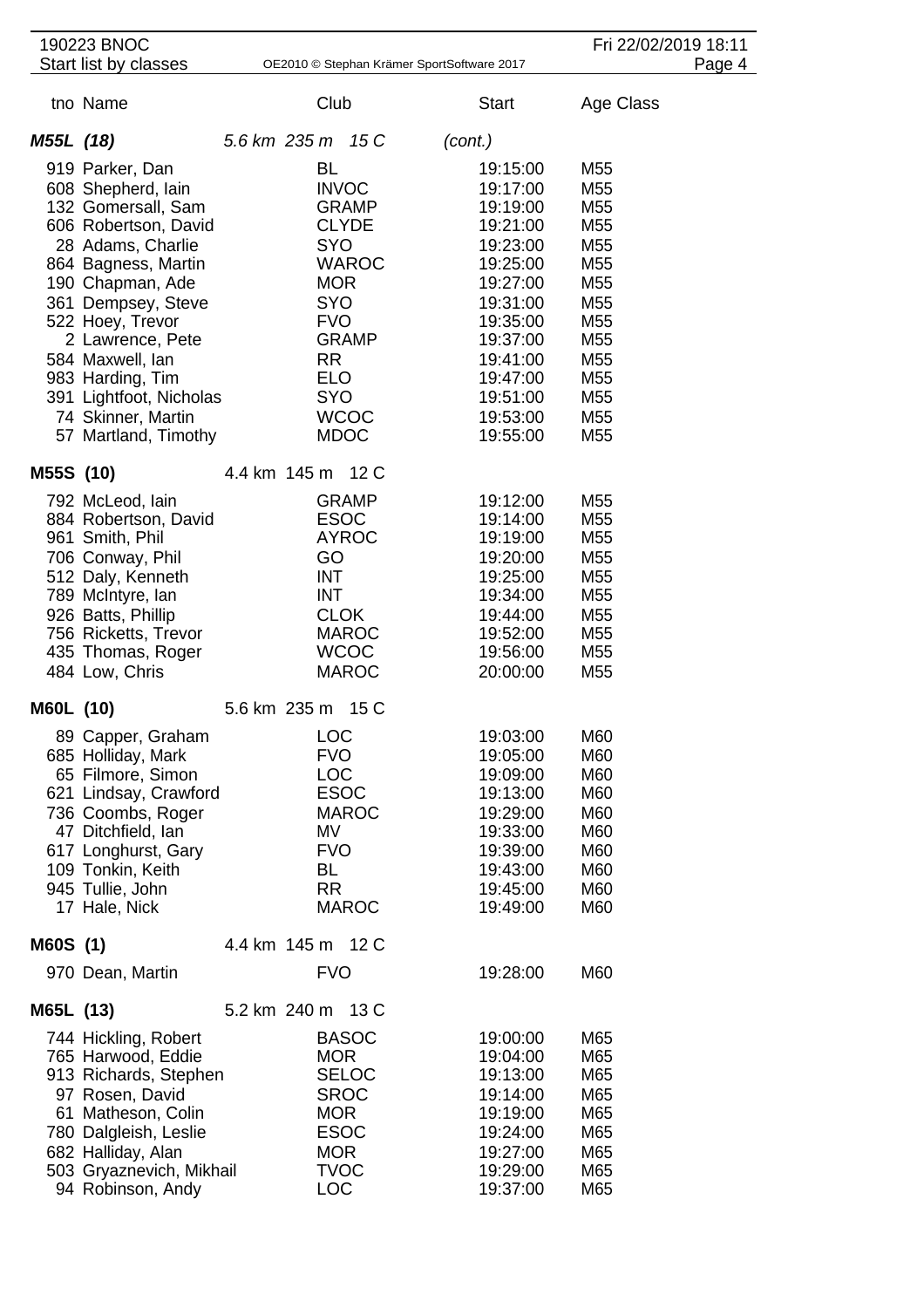| 190223 BNOC                                                                                                                                                                                                                                                                                              |              |                                                                                                                                                                                        |     |                                                                                                                                                                      |                                                                                                                        | Fri 22/02/2019 18:11 |
|----------------------------------------------------------------------------------------------------------------------------------------------------------------------------------------------------------------------------------------------------------------------------------------------------------|--------------|----------------------------------------------------------------------------------------------------------------------------------------------------------------------------------------|-----|----------------------------------------------------------------------------------------------------------------------------------------------------------------------|------------------------------------------------------------------------------------------------------------------------|----------------------|
| Start list by classes                                                                                                                                                                                                                                                                                    |              |                                                                                                                                                                                        |     | OE2010 © Stephan Krämer SportSoftware 2017                                                                                                                           |                                                                                                                        | Page 5               |
| tno Name                                                                                                                                                                                                                                                                                                 |              | Club                                                                                                                                                                                   |     | <b>Start</b>                                                                                                                                                         | Age Class                                                                                                              |                      |
| M65L (13)                                                                                                                                                                                                                                                                                                |              | 5.2 km 240 m 13 C                                                                                                                                                                      |     | (cont.)                                                                                                                                                              |                                                                                                                        |                      |
| 223 Strain, Robin<br>59 Duley, Paul<br>556 Napier, Michael<br>95 Whitehead, Steve                                                                                                                                                                                                                        |              | <b>ELO</b><br><b>GRAMP</b><br><b>NOC</b><br><b>EBOR</b>                                                                                                                                |     | 19:40:00<br>19:42:00<br>19:45:00<br>19:55:00                                                                                                                         | M65<br>M65<br>M65<br>M65                                                                                               |                      |
| <b>M70L (7)</b>                                                                                                                                                                                                                                                                                          |              | 4.4 km 145 m 12 C                                                                                                                                                                      |     |                                                                                                                                                                      |                                                                                                                        |                      |
| 324 Hensman, Geoffrey<br>200 Carmichael, Dick<br>531 Scrutton, Roger<br>863 Lailey, Julian<br>249 Stevenson, Bill<br>550 Tivendale, Andrew<br>613 Gorvett, Peter                                                                                                                                         |              | <b>FVO</b><br><b>TINTO</b><br><b>ESOC</b><br><b>SROC</b><br><b>ESOC</b><br><b>MAROC</b><br><b>SYO</b>                                                                                  |     | 19:07:00<br>19:17:00<br>19:32:00<br>19:39:00<br>19:41:00<br>19:42:00<br>19:49:00                                                                                     | M70<br>M70<br>M70<br>M70<br>M70<br>M70<br>M70                                                                          |                      |
| M70S (1)                                                                                                                                                                                                                                                                                                 |              | 2.9 km 100 m 10 C                                                                                                                                                                      |     |                                                                                                                                                                      |                                                                                                                        |                      |
| 597 Craig, Peter                                                                                                                                                                                                                                                                                         |              | <b>MAROC</b>                                                                                                                                                                           |     | 19:58:00                                                                                                                                                             | M70                                                                                                                    |                      |
| M75L (3)                                                                                                                                                                                                                                                                                                 | 3.3 km 120 m |                                                                                                                                                                                        | 9 C |                                                                                                                                                                      |                                                                                                                        |                      |
| 795 McLean, Neil<br>84 Yates, Brian<br>345 Pyrah, lan                                                                                                                                                                                                                                                    |              | <b>GRAMP</b><br><b>ESOC</b><br><b>ESOC</b>                                                                                                                                             |     | 19:16:00<br>19:22:00<br>19:42:00                                                                                                                                     | M75<br>M75<br>M75                                                                                                      |                      |
| M75S (1)                                                                                                                                                                                                                                                                                                 |              | 2.9 km 100 m 10 C                                                                                                                                                                      |     |                                                                                                                                                                      |                                                                                                                        |                      |
| 138 Hall, lan                                                                                                                                                                                                                                                                                            |              | <b>BASOC</b>                                                                                                                                                                           |     | 19:07:00                                                                                                                                                             | M75                                                                                                                    |                      |
| M80 (2)                                                                                                                                                                                                                                                                                                  |              | 2.9 km 100 m 10 C                                                                                                                                                                      |     |                                                                                                                                                                      |                                                                                                                        |                      |
| 539 Boyt, Arthur<br>242 Powell, Colin                                                                                                                                                                                                                                                                    |              | <b>DEVON</b><br><b>AIRE</b>                                                                                                                                                            |     | 19:19:00<br>19:49:00                                                                                                                                                 | M80<br>M80                                                                                                             |                      |
| W <sub>16</sub> (14)                                                                                                                                                                                                                                                                                     |              | 4.4 km 145 m 12 C                                                                                                                                                                      |     |                                                                                                                                                                      |                                                                                                                        |                      |
| 234 Kenyon, Faith<br>602 Chapman, Catriona<br>393 Harris, Anna<br>13 Graham, Amber<br>460 Cox, Anna<br>489 Barrie, Eliza<br>541 Darley, Aimee<br>811 Howard, Isobel<br>70 Reynolds, Charlotte<br>111 Brown, Rachel<br>271 Irving, Caitlin<br>299 Heap, Scarlet<br>352 Carcas, Pippa<br>985 Thomas, Carys |              | <b>MOR</b><br><b>MAROC</b><br><b>DEE</b><br><b>MAROC</b><br><b>BASOC</b><br><b>MAROC</b><br>GO<br><b>MOR</b><br><b>MAROC</b><br><b>ESOC</b><br><b>WCOC</b><br>SO<br>INT<br><b>WCOC</b> |     | 19:01:00<br>19:03:00<br>19:05:00<br>19:06:00<br>19:16:00<br>19:22:00<br>19:26:00<br>19:31:00<br>19:36:00<br>19:47:00<br>19:48:00<br>19:50:00<br>19:51:00<br>19:55:00 | W14<br>W14<br>W16<br>W16<br>W16<br>W16<br>W16<br>W14<br>W14<br>W <sub>16</sub><br>W <sub>16</sub><br>W16<br>W16<br>W16 |                      |
| W <sub>18</sub> L (11)                                                                                                                                                                                                                                                                                   |              | 5.2 km 240 m 13 C                                                                                                                                                                      |     |                                                                                                                                                                      |                                                                                                                        |                      |
| 897 Blackwood, Jenny<br>462 Cox, Isobel<br>578 Eades, Mairi<br>893 McGougan, Katrina<br>210 Campbell, Eilidh<br>265 Conway, Evie                                                                                                                                                                         |              | <b>INVOC</b><br><b>BASOC</b><br><b>INT</b><br><b>BASOC</b><br><b>MAROC</b><br><b>AIRE</b>                                                                                              |     | 19:21:00<br>19:22:00<br>19:28:00<br>19:35:00<br>19:44:00<br>19:47:00                                                                                                 | W <sub>18</sub><br>W <sub>18</sub><br>W <sub>18</sub><br><b>W18</b><br>W18<br>W18                                      |                      |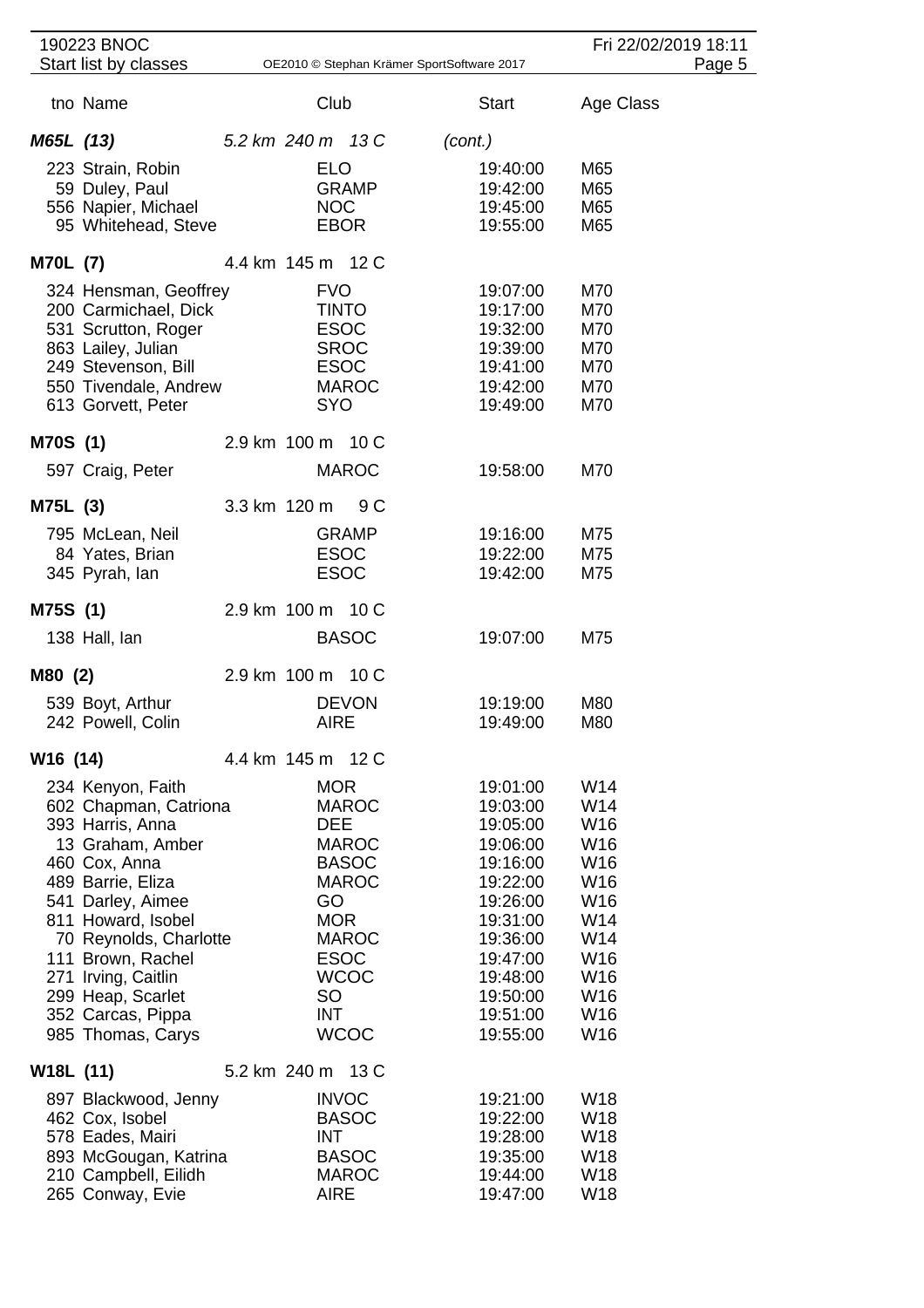|                 | 190223 BNOC<br>Start list by classes          |                   |             |                              | OE2010 © Stephan Krämer SportSoftware 2017 | Fri 22/02/2019 18:11   | Page 6 |
|-----------------|-----------------------------------------------|-------------------|-------------|------------------------------|--------------------------------------------|------------------------|--------|
|                 |                                               |                   |             |                              |                                            |                        |        |
|                 | tno Name                                      |                   | Club        |                              | <b>Start</b>                               | Age Class              |        |
| W18L (11)       |                                               | 5.2 km 240 m 13 C |             |                              | (cont.)                                    |                        |        |
|                 | 159 Keith, Megan                              |                   |             | <b>INVOC</b>                 | 19:48:00                                   | W <sub>18</sub>        |        |
|                 | 213 Campbell, Kirsty                          |                   |             | <b>MAROC</b>                 | 19:50:00                                   | <b>W18</b>             |        |
|                 | 432 Spencer, Rosie                            |                   |             | <b>WCOC</b>                  | 19:51:00                                   | W <sub>18</sub>        |        |
|                 | 181 Stansfield, Lizzie                        |                   | <b>FVO</b>  |                              | 19:52:00                                   | W <sub>18</sub>        |        |
|                 | 279 Wilson, Alice                             |                   |             | <b>CLYDE</b>                 | 19:56:00                                   | W18                    |        |
| W18S (5)        |                                               | 3.3 km 120 m      |             | 9 C                          |                                            |                        |        |
|                 | 452 Breeze, Jessica                           |                   |             | <b>WCOC</b>                  | 19:06:00                                   | W <sub>18</sub>        |        |
|                 | 377 Wood, Kerry                               |                   |             | <b>ESOC</b>                  | 19:20:00                                   | W <sub>18</sub>        |        |
|                 | 853 Passano Hellan, Sigrid                    |                   |             | <b>EUOC</b>                  | 19:50:00                                   | W21                    |        |
|                 | 207 Chintapatla, Anika                        |                   |             | EBOR                         | 19:52:00                                   | W18                    |        |
|                 | 604 Robertson, Kirsten                        |                   |             | <b>CLYDE</b>                 | 19:54:00                                   | W16                    |        |
| <b>W20L (6)</b> |                                               | 5.7 km 240 m 18 C |             |                              |                                            |                        |        |
|                 | 954 Graham, Zoe                               |                   |             | <b>SOLWAY</b>                | 19:22:00                                   | W <sub>20</sub>        |        |
|                 | 773 Robertson, Lindsay                        |                   |             | <b>EUOC</b>                  | 19:38:00                                   | W <sub>20</sub>        |        |
|                 | 262 Hunter, Niamh                             |                   |             | <b>WCOC</b>                  | 19:44:00                                   | W <sub>20</sub>        |        |
|                 | 473 King, Laura                               |                   |             | <b>EUOC</b>                  | 19:46:00                                   | W <sub>20</sub>        |        |
|                 | 568 Wilson, Emma                              |                   |             | <b>EUOC</b>                  | 19:52:00                                   | W <sub>20</sub>        |        |
|                 | 651 Shepherd, Freya                           |                   |             | <b>EUOC</b>                  | 19:58:00                                   | W20                    |        |
| W20S (3)        |                                               | 4.4 km 145 m 12 C |             |                              |                                            |                        |        |
|                 | 647 Lilley, Roanne                            |                   |             | <b>EUOC</b>                  | 19:18:00                                   | W <sub>20</sub>        |        |
|                 | 204 Schwarze Chintapatla, Tara                |                   |             | <b>EUOC</b>                  | 19:53:00                                   | W <sub>20</sub>        |        |
|                 | 644 Boloux, Alex                              |                   |             | <b>EUOC</b>                  | 19:57:00                                   | W <sub>20</sub>        |        |
| W21L (8)        |                                               | 7.5 km 275 m 15 C |             |                              |                                            |                        |        |
|                 | 632 Jones, Sarah                              |                   |             | <b>EUOC</b>                  | 19:09:00                                   | W <sub>21</sub>        |        |
|                 | 528 Wright, Frances                           |                   |             | <b>MAROC</b>                 | 19:11:00                                   | W21                    |        |
|                 | 643 Walsh, Fay                                |                   |             | <b>EUOC</b>                  | 19:13:00                                   | W <sub>21</sub>        |        |
|                 | 731 McLeod, Katrina                           |                   |             | GRAMP                        | 19:15:00                                   | W21                    |        |
|                 | 909 Wright, Hazel<br>409 Adams, Louise        |                   |             | <b>MAROC</b>                 | 19:37:00                                   | W <sub>21</sub>        |        |
|                 | 674 Ward, Claire                              |                   | INT         | <b>EUOC</b>                  | 19:41:00<br>19:43:00                       | W21<br>W40             |        |
|                 | 290 Harding, Zoe                              |                   |             | <b>EUOC</b>                  | 19:49:00                                   | W21                    |        |
|                 |                                               |                   |             |                              |                                            |                        |        |
| W21S (2)        |                                               | 5.2 km 240 m 13 C |             |                              |                                            |                        |        |
|                 | 677 Hindle, Laura<br>850 Parga Basanta, Lucia |                   | <b>FVO</b>  | <b>EUOC</b>                  | 19:32:00<br>19:43:00                       | W <sub>21</sub><br>W21 |        |
|                 |                                               |                   |             |                              |                                            |                        |        |
| W35L (2)        |                                               | 5.7 km 240 m 18 C |             |                              |                                            |                        |        |
|                 | 244 Karatay, Gemma<br>41 Chisholm, Jane       |                   |             | <b>BASOC</b><br><b>BASOC</b> | 19:36:00<br>19:54:00                       | W35<br>W35             |        |
|                 |                                               |                   |             |                              |                                            |                        |        |
| W35S(1)         |                                               | 4.4 km 145 m 12 C |             |                              |                                            |                        |        |
|                 | 456 Szydlowska, Marta                         |                   | <b>STAG</b> |                              | 19:15:00                                   | W35                    |        |
| <b>W40L</b> (2) |                                               | 5.7 km 240 m 18 C |             |                              |                                            |                        |        |
|                 | 163 Inman, Janine                             |                   | <b>FVO</b>  |                              | 19:06:00                                   | W40                    |        |
|                 | 976 Rush, Tereza Maria                        |                   | <b>BOK</b>  |                              | 19:48:00                                   | W40                    |        |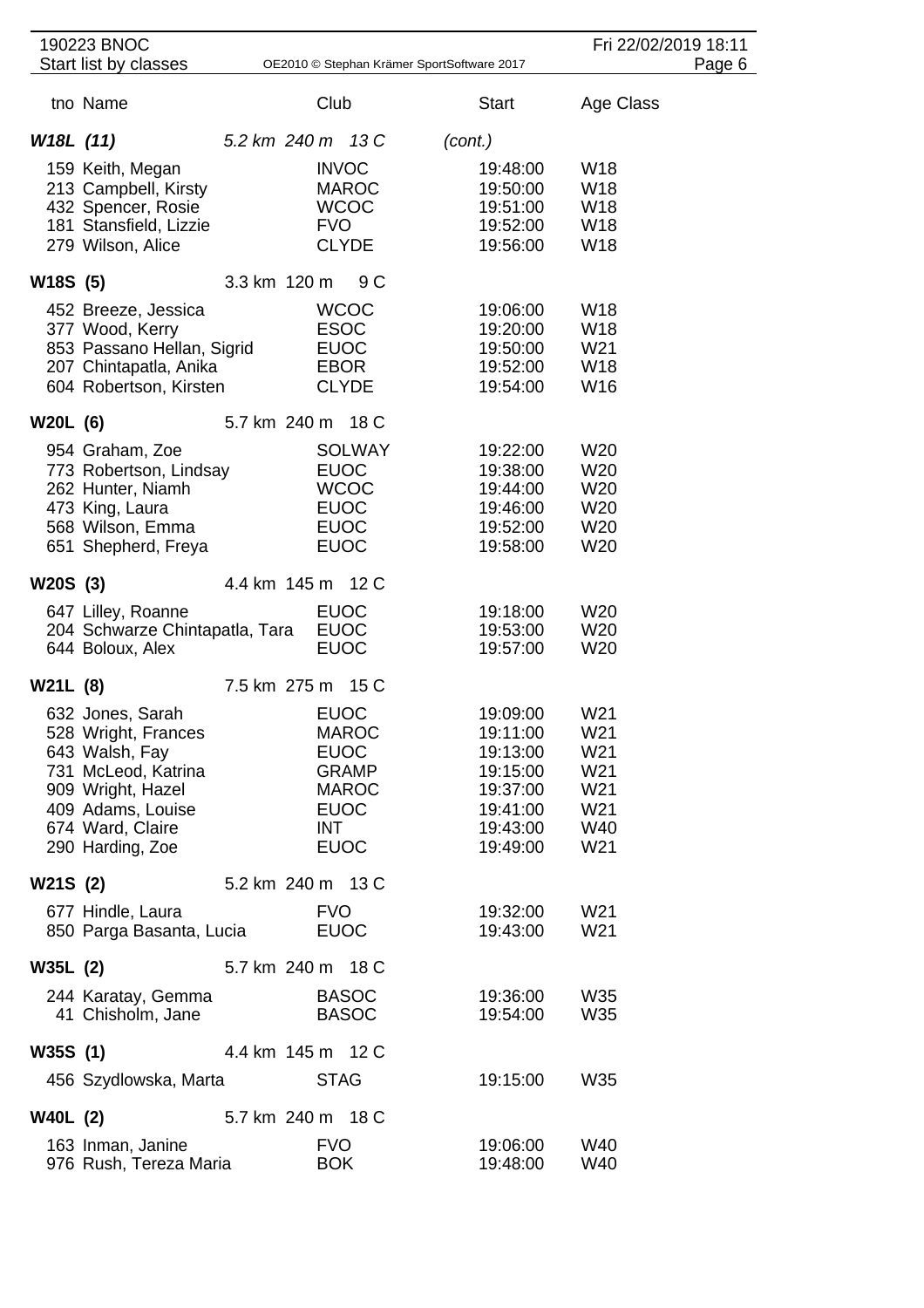|                  | 190223 BNOC                                                                                                                                                                                                                                                                                                                                       |  |                                                                                                                                           |                                                                            |                                            |                                                                                                                                                                                  | Fri 22/02/2019 18:11                                                                                                                                                                                                                                                                      |        |
|------------------|---------------------------------------------------------------------------------------------------------------------------------------------------------------------------------------------------------------------------------------------------------------------------------------------------------------------------------------------------|--|-------------------------------------------------------------------------------------------------------------------------------------------|----------------------------------------------------------------------------|--------------------------------------------|----------------------------------------------------------------------------------------------------------------------------------------------------------------------------------|-------------------------------------------------------------------------------------------------------------------------------------------------------------------------------------------------------------------------------------------------------------------------------------------|--------|
|                  | Start list by classes                                                                                                                                                                                                                                                                                                                             |  |                                                                                                                                           |                                                                            | OE2010 © Stephan Krämer SportSoftware 2017 |                                                                                                                                                                                  |                                                                                                                                                                                                                                                                                           | Page 7 |
|                  | tno Name                                                                                                                                                                                                                                                                                                                                          |  | Club                                                                                                                                      |                                                                            |                                            | <b>Start</b>                                                                                                                                                                     | Age Class                                                                                                                                                                                                                                                                                 |        |
| W40S (1)         |                                                                                                                                                                                                                                                                                                                                                   |  | 4.4 km 145 m 12 C                                                                                                                         |                                                                            |                                            |                                                                                                                                                                                  |                                                                                                                                                                                                                                                                                           |        |
|                  | 929 Mather, Rachel                                                                                                                                                                                                                                                                                                                                |  |                                                                                                                                           | <b>MAROC</b>                                                               |                                            | 19:10:00                                                                                                                                                                         | W40                                                                                                                                                                                                                                                                                       |        |
| W45L (5)         |                                                                                                                                                                                                                                                                                                                                                   |  | 5.2 km 240 m 13 C                                                                                                                         |                                                                            |                                            |                                                                                                                                                                                  |                                                                                                                                                                                                                                                                                           |        |
|                  | 380 Kirkland, Rachel<br>385 Osborn, Beccy<br>39 Crawshaw, Amanda<br>809 Howard, Nikki<br>441 Thomas, Lynne                                                                                                                                                                                                                                        |  | <b>INT</b><br><b>FVO</b><br>SYO<br><b>MOR</b>                                                                                             | <b>WCOC</b>                                                                |                                            | 19:07:00<br>19:11:00<br>19:23:00<br>19:33:00<br>19:53:00                                                                                                                         | W45<br>W45<br>W45<br>W45<br>M45                                                                                                                                                                                                                                                           |        |
| W45S (1)         |                                                                                                                                                                                                                                                                                                                                                   |  | 3.3 km 120 m                                                                                                                              | 9C                                                                         |                                            |                                                                                                                                                                                  |                                                                                                                                                                                                                                                                                           |        |
|                  | 320 Salway, Aileen                                                                                                                                                                                                                                                                                                                                |  |                                                                                                                                           | <b>MAROC</b>                                                               |                                            | 19:26:00                                                                                                                                                                         | W45                                                                                                                                                                                                                                                                                       |        |
| <b>W50L (10)</b> |                                                                                                                                                                                                                                                                                                                                                   |  | 5.2 km 240 m 13 C                                                                                                                         |                                                                            |                                            |                                                                                                                                                                                  |                                                                                                                                                                                                                                                                                           |        |
|                  | 236 Shankland, Marie Claire<br>417 Dunn, Sarah<br>184 Stansfield, Josie<br>581 Eades, Lorna<br>52 Jacks, Diane<br>175 Mitchell, Kerstin<br>547 Rowlands, Helen<br>589 Wright, Denise<br>19 Ward, Lesley<br>282 Wilson, Rachel                                                                                                                     |  | <b>FVO</b><br><b>FVO</b><br>INT<br><b>WRE</b><br><b>HOC</b><br><b>SYO</b>                                                                 | <b>MAROC</b><br>GRAMP<br><b>MAROC</b><br><b>CLYDE</b>                      |                                            | 19:15:00<br>19:16:00<br>19:26:00<br>19:30:00<br>19:34:00<br>19:36:00<br>19:38:00<br>19:41:00<br>19:54:00<br>19:57:00                                                             | W <sub>50</sub><br><b>W50</b><br><b>W50</b><br><b>W50</b><br><b>W50</b><br>W <sub>50</sub><br><b>W50</b><br><b>W50</b><br><b>W50</b><br>W <sub>50</sub>                                                                                                                                   |        |
| W50S (8)         |                                                                                                                                                                                                                                                                                                                                                   |  | 3.3 km 120 m                                                                                                                              | 9 C                                                                        |                                            |                                                                                                                                                                                  |                                                                                                                                                                                                                                                                                           |        |
|                  | 153 Bentley, Juliet<br>187 Burnapp, Carol<br>9 Graham, Patricia<br>395 Harris, Ruth<br>119 Bell, Judith<br>517 McHendry, Janette<br>402 Neumann, Katja<br>4 Scott, Rachel                                                                                                                                                                         |  | <b>SROC</b><br><b>ECKO</b><br><b>DEE</b><br><b>ESOC</b>                                                                                   | <b>MAROC</b><br><b>WCOC</b><br><b>MAROC</b><br><b>GRAMP</b>                |                                            | 19:04:00<br>19:08:00<br>19:12:00<br>19:14:00<br>19:28:00<br>19:36:00<br>19:38:00<br>19:44:00                                                                                     | W50<br>W <sub>50</sub><br>W <sub>50</sub><br>W50<br>W <sub>50</sub><br>W <sub>50</sub><br>W <sub>50</sub><br><b>W50</b>                                                                                                                                                                   |        |
| W55L (15)        |                                                                                                                                                                                                                                                                                                                                                   |  | 4.4 km 145 m 12 C                                                                                                                         |                                                                            |                                            |                                                                                                                                                                                  |                                                                                                                                                                                                                                                                                           |        |
|                  | 497 Goodwin, Deborah<br>423 Johnston, Fiona<br>921 Parker, Karen<br>800 Cunningham, Alison<br>410 Dakin, Jacky<br>968 Dean, Hazel<br>563 Getliff, Frances<br>524 Haley, Ann<br>615 Longhurst, Louise<br>170 McLeod, Marsela<br>479 Somers-Cocks, Charlotte<br>176 Wood, Judith<br>129 Gomersall, Lesley<br>75 Skinner, Susan<br>610 Martin, Clare |  | <b>RR</b><br><b>BL</b><br><b>ESOC</b><br><b>SYO</b><br><b>FVO</b><br><b>INT</b><br><b>FVO</b><br><b>INVOC</b><br><b>LOC</b><br><b>PFO</b> | <b>WCOC</b><br><b>MAROC</b><br><b>GRAMP</b><br><b>WCOC</b><br><b>MAROC</b> |                                            | 19:04:00<br>19:08:00<br>19:13:00<br>19:23:00<br>19:24:00<br>19:27:00<br>19:29:00<br>19:30:00<br>19:33:00<br>19:35:00<br>19:40:00<br>19:43:00<br>19:45:00<br>19:54:00<br>19:59:00 | W <sub>55</sub><br>W <sub>55</sub><br>W <sub>55</sub><br>W <sub>55</sub><br>W <sub>55</sub><br>W <sub>55</sub><br>W <sub>55</sub><br>W <sub>55</sub><br>W <sub>55</sub><br>W <sub>55</sub><br>W <sub>55</sub><br>W <sub>55</sub><br>W <sub>55</sub><br>W <sub>55</sub><br>W <sub>55</sub> |        |